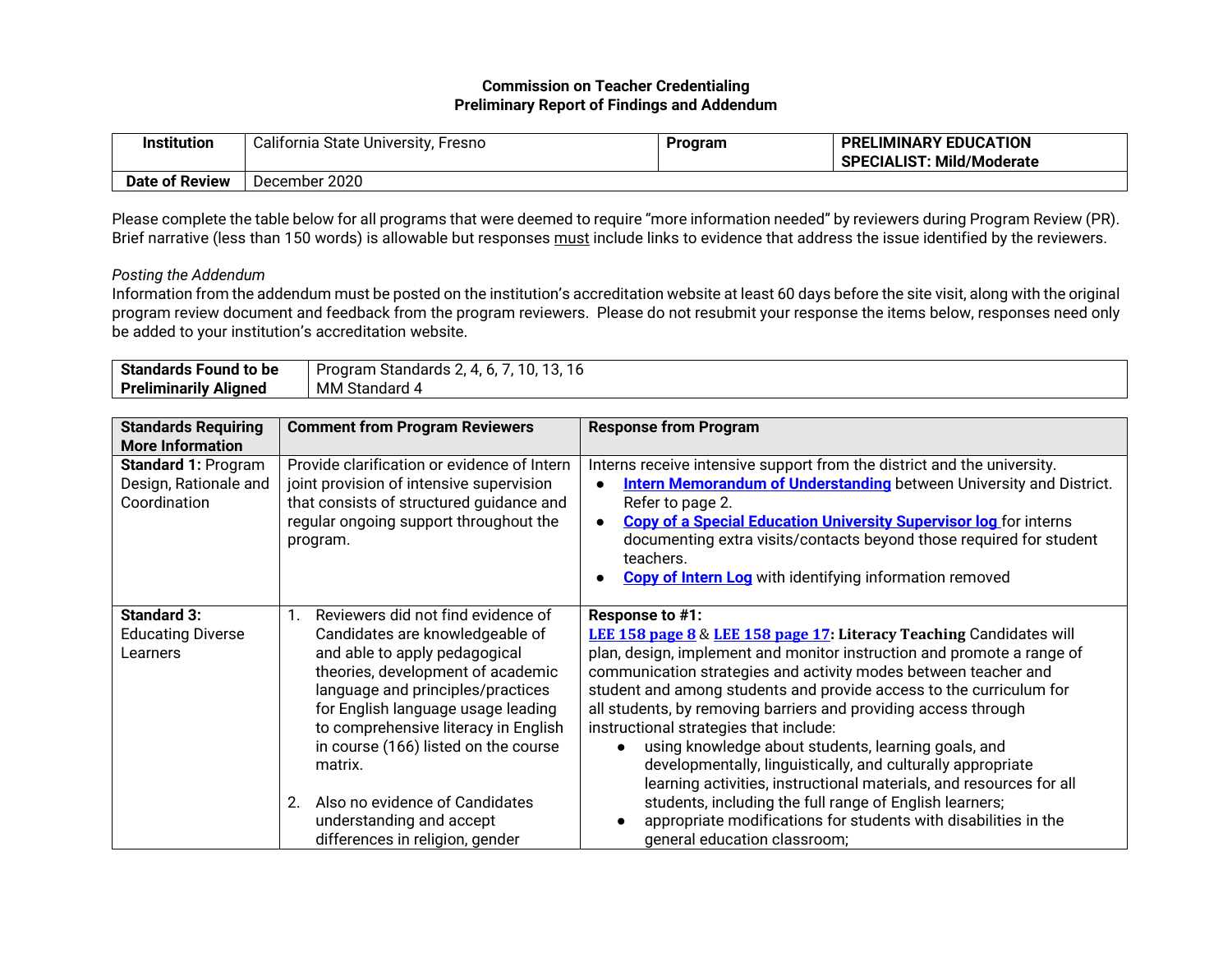|                    | identity/expression, or sexual                                                                                                                                                                                                                                                                                                                                          | appropriate use of instructional technology, including assistive                                                                                                                                                                                                                                                                                                                                                                                                                                                                                                                                                                                                                                                                                                                                                                                                                                                                                                              |
|--------------------|-------------------------------------------------------------------------------------------------------------------------------------------------------------------------------------------------------------------------------------------------------------------------------------------------------------------------------------------------------------------------|-------------------------------------------------------------------------------------------------------------------------------------------------------------------------------------------------------------------------------------------------------------------------------------------------------------------------------------------------------------------------------------------------------------------------------------------------------------------------------------------------------------------------------------------------------------------------------------------------------------------------------------------------------------------------------------------------------------------------------------------------------------------------------------------------------------------------------------------------------------------------------------------------------------------------------------------------------------------------------|
|                    | orientation. Provide evidence.                                                                                                                                                                                                                                                                                                                                          | technology;                                                                                                                                                                                                                                                                                                                                                                                                                                                                                                                                                                                                                                                                                                                                                                                                                                                                                                                                                                   |
|                    |                                                                                                                                                                                                                                                                                                                                                                         | use of community resources and services as applicable.<br>$\bullet$                                                                                                                                                                                                                                                                                                                                                                                                                                                                                                                                                                                                                                                                                                                                                                                                                                                                                                           |
|                    |                                                                                                                                                                                                                                                                                                                                                                         | LEE 159 syllabus pages 5-7 Weeks 8, 10, 11, 14, 15.<br>Weeks 8, 10, 11, 14 focused on Theories and Methods of Bilingual<br>Education, Cultural Diversity in the United States, Culturally Responsive<br>Schooling and Culturally and Linguistically Diverse Learners and Special<br>Education. In week 15, candidates engage in the Teaching Strategy<br>Group Work Assignment. Candidates select 2 comprehension, 2<br>vocabulary and 2 content subject matter area strategies. For each<br>strategy selected, the candidate constructs a brief write-up that<br>includes: (a) a description and/or definition of the strategy, and (b) a<br>brief explanation of how the strategy connects to literacy and/or<br>language acquisition. Actual strategy examples or teaching strategy<br>videos can be included. Sources for the strategy must be cited.<br>Candidates participate in readings, class activities and assignments,<br>which are assessed, across these weeks. |
|                    |                                                                                                                                                                                                                                                                                                                                                                         | <b>SPED 120 syllabus page 11: Week 6 and presentation</b><br>Week 6 focused on creating inclusive, safe and healthy learning<br>environments through understanding and accepting students' differences in<br>religion, gender identity, gender expression, sexual orientation. Candidates<br>discussed articles, engaged in class activities and completed a poster as<br>their exit ticket.                                                                                                                                                                                                                                                                                                                                                                                                                                                                                                                                                                                  |
| <b>Standard 5:</b> | Reviewers did not find clear activities or                                                                                                                                                                                                                                                                                                                              | Response to 1 & 2                                                                                                                                                                                                                                                                                                                                                                                                                                                                                                                                                                                                                                                                                                                                                                                                                                                                                                                                                             |
| Assessment of      | evidence of                                                                                                                                                                                                                                                                                                                                                             | SPED 130 syllabus pages 6-7: Sessions 4-6 and 9. Assessments and Canvas                                                                                                                                                                                                                                                                                                                                                                                                                                                                                                                                                                                                                                                                                                                                                                                                                                                                                                       |
| <b>Students</b>    | 1. assessment for opportunities for<br>using formal assessments,<br>2. knowledge and skills to assess<br>students with varying language,<br>communication and cognitive<br>abilities, nor<br>3. demonstrate knowledge of required<br>statewide assessments and local,<br>state and federal accountability<br>systems. Provide evidence.<br>4. Unclear how Standard 5 is | course description of assignment and screenshot of assessments<br>Candidates learn and practice a variety of formal and informal assessments<br>in class. Following each assessment, candidates complete an entry in their<br>assessment guidebook that includes all of the following<br>Materials needed to administer and record responses<br>$\bullet$<br>Effective strategies for conducting the test and responses to<br>students<br>Interpretation of test results<br>$\bullet$<br>Strategies for presenting the information during the IEP meeting<br>$\bullet$<br>Candidates are assessed through (1) weekly quizzes; (2) guided practice of<br>assessments and interpretation of results; and (3) case studies.                                                                                                                                                                                                                                                      |
|                    | Introduced, Assessed & Practiced in<br>all three classes 159, 166 and 125.<br>Provide clarification                                                                                                                                                                                                                                                                     |                                                                                                                                                                                                                                                                                                                                                                                                                                                                                                                                                                                                                                                                                                                                                                                                                                                                                                                                                                               |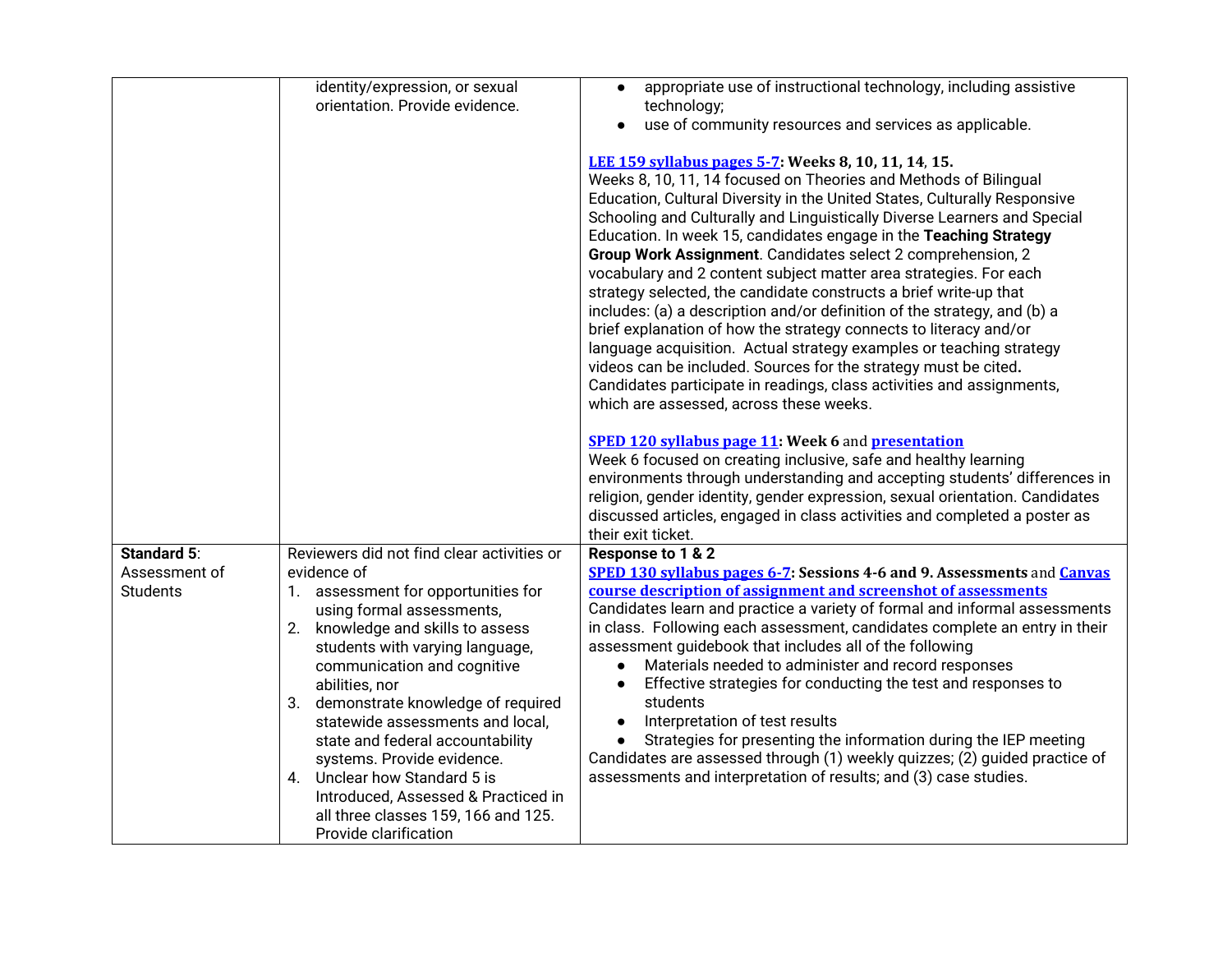|  | <b>SPED 145 syllabus page 11-12: Week 6 Present Levels of Academic</b><br>Achievement and Functional Performance and <b>Canvas assignment</b><br>decision with case study. Candidates are given raw data (see linked case<br>study document for data) regarding a student with disabilities. Candidates<br>analyze data and write the present levels for performance, recommend<br>potential accommodations/modifications, and write five (5) annual goals.<br>Candidates are assessed on (1) the accuracy of the information in the<br>Present Levels based on the case study, and (2) the match of goals to the<br>Present Levels.                                                                                                                                                                                                                                   |
|--|------------------------------------------------------------------------------------------------------------------------------------------------------------------------------------------------------------------------------------------------------------------------------------------------------------------------------------------------------------------------------------------------------------------------------------------------------------------------------------------------------------------------------------------------------------------------------------------------------------------------------------------------------------------------------------------------------------------------------------------------------------------------------------------------------------------------------------------------------------------------|
|  | <b>SPED 146 syllabus, page 6. Formal and Informal Assessment Project and</b><br><b>Canvas description of assignment with screenshot.</b> Candidates learn to<br>conduct ecological assessments and formal assessments in class.<br>Candidates administer one informal assessment (e.g., Interview,<br>observational field notes, ecological inventory, etc.) and one formal<br>assessment with a student. Candidates write a review of the results (present<br>level of performance), and provide recommendations for educational<br>planning (suggested areas for goals). Candidates are assessed through (1)<br>in-class practice of test administration and interpretation of test results; (2)<br>discussion board; and (3) the review of results of the two assessments and<br>the alignments of recommendations for educational planning to the test<br>results. |
|  | <b>Response to 3</b><br><b>LEE 158 syllabus page 16. Literacy Assessments. Candidates conduct the</b><br>all of the following literacy assessments with a child:<br>Literacy motivation<br>$\bullet$<br>Phonemic awareness<br>$\bullet$<br><b>Concepts of Print</b><br>$\bullet$<br><b>Phonemic Awareness</b><br>$\bullet$<br>Words Their Way<br>$\bullet$<br><b>Early Names Test</b><br>$\bullet$<br>Miscue Analysis<br>$\bullet$<br><b>Fluency Measure</b><br>$\bullet$<br><b>Writing Samples</b><br>$\bullet$<br>Narrative Comprehension Task<br>$\bullet$<br><b>Vocabulary Assessment</b><br>$\bullet$                                                                                                                                                                                                                                                             |
|  | <b>SPED 246 syllabus pages 9-10: IEP Project and Canvas course description</b><br>of project.<br>Candidates select a case study of a fictitious student and construct an IEP,<br>based on the information provided in the case study. The IEP must align with                                                                                                                                                                                                                                                                                                                                                                                                                                                                                                                                                                                                          |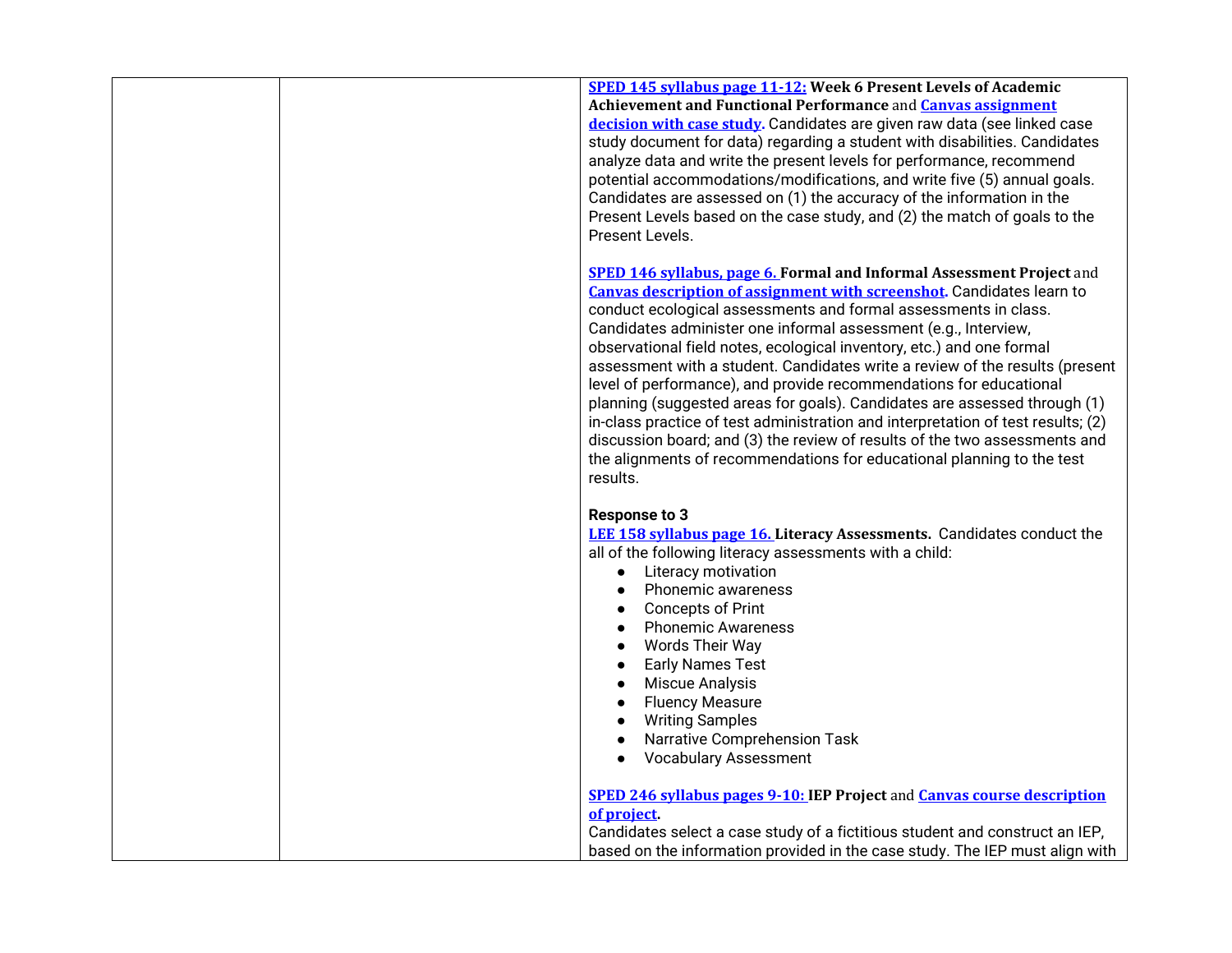|                                                                                                          |                                                                                                                                                                                                                                                                                                                                                                                                              | the data and information provided in the case study and be tailored to meet<br>the unique needs of the student. Each case study contains detailed<br>assessment information from a broad range of standardized, non-<br>standardized, curriculum-based, statewide, and districtwide assessments.<br>This project is graded per the rubric attached in the appendix of the syllabus<br>on pages 19-20.<br><b>Response to 4:</b><br><b>SPED 125 syllabus, page 9. Functional Behavioral Assessment (FBA) and</b><br><b>Behavior intervention Plan (BIP)</b><br>Candidates conduct a FBA and BIP for one student identified as having<br>challenging behaviors. Candidates engage in discussion, modules and in-<br>class activities to understand complex behaviors, practice data collection,<br>and to use the data collected to construct the BIP. Candidates are assessed<br>on this project through a rubric. |
|----------------------------------------------------------------------------------------------------------|--------------------------------------------------------------------------------------------------------------------------------------------------------------------------------------------------------------------------------------------------------------------------------------------------------------------------------------------------------------------------------------------------------------|------------------------------------------------------------------------------------------------------------------------------------------------------------------------------------------------------------------------------------------------------------------------------------------------------------------------------------------------------------------------------------------------------------------------------------------------------------------------------------------------------------------------------------------------------------------------------------------------------------------------------------------------------------------------------------------------------------------------------------------------------------------------------------------------------------------------------------------------------------------------------------------------------------------|
| <b>Standard 8:</b><br>Participating in<br>ISFP/IEPs and Post-<br><b>Secondary Transition</b><br>Planning | Reviewers did not find evidence of<br>candidates participating effectively as a<br>team member and/or case manager for<br>the IFSP planning process, from pre-<br>referral interventions and requisite<br>assessment processes, 2) developing<br>appropriate IFSP/transition planning<br>goals based on standards and following<br>all legal requirements of the IFSP<br>planning process. Provide evidence. | <b>SPED 120 syllabus page 7: IEP or IFSP Visual Representation and</b><br>description of the assignment<br>Prior to beginning this assignment, candidates participated in an in-class<br>carousel activity on the IEP and IFSP processes. Candidates rotate in small<br>groups to each poster and provide a summary response of aspects of the<br>IFSP and IEP. Following the poster sessions, candidates create a visual<br>representation of the IEP or IFSP referral and identification process, the<br>development and components, the roles of the student, the family, the case<br>manager and other professionals on the team, and the team meeting<br>process.                                                                                                                                                                                                                                           |
|                                                                                                          |                                                                                                                                                                                                                                                                                                                                                                                                              | <b>SPED 130 syllabus page 9: Session 14: Adaptive Behavior and Transition</b><br>Planning and <b>Canvas description with screenshot</b> Candidates are<br>introduced to the topic of self-determination in Session 14. Self-<br>determination refers to an individual's ability to identify and plan for their<br>future outside of the classroom setting by setting and meeting goals based<br>on independence and choice-making. In this class session, student teacher<br>candidates discuss issues of self-determination and complete a formal<br>assessment in self-determination, The Choice Maker Self-Determination<br><b>Checklist</b> , to better support their students with specific learning and<br>behavioral needs.                                                                                                                                                                               |
|                                                                                                          |                                                                                                                                                                                                                                                                                                                                                                                                              | <b>SPED 246 syllabus ages 11-12: Transition Group Presentation</b><br>Candidates will form collaborative teams to research and address<br>transitions for a selected grade level (PS-TK, K-1, 3-4, 6-7, 8-9, 12- out of<br>program, out of program on) and disability. Candidates will collaborate to<br>create                                                                                                                                                                                                                                                                                                                                                                                                                                                                                                                                                                                                  |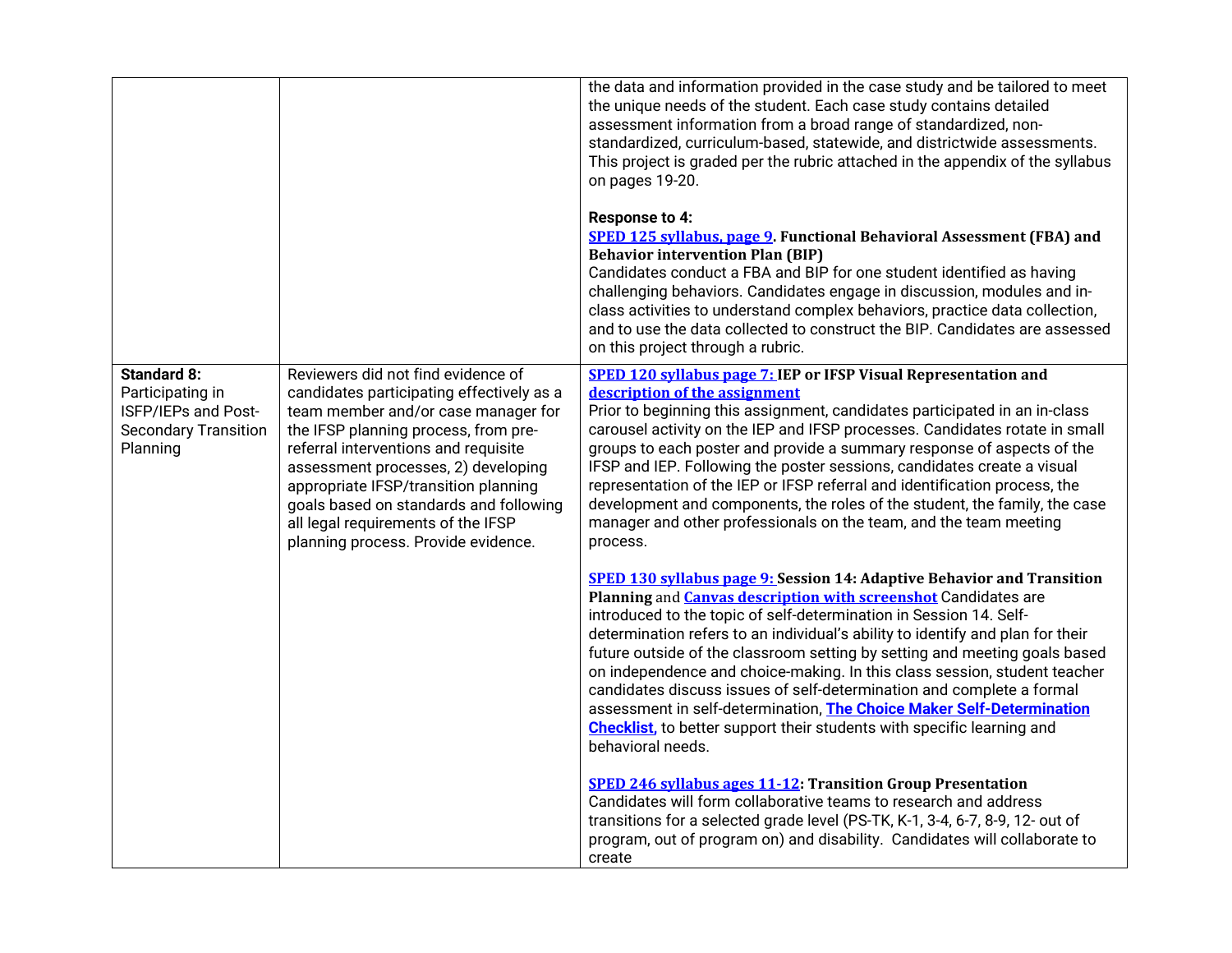|                      |                                             | a 45-60 minute multi-media presentation that integrates student self-<br>advocacy, transition supports and resources from agencies, community,<br>partner districts; the roles of the team members and (2) an activity or lesson<br>to prepare the students for the transition that includes students' self-<br>advocacy. Presentation must include all of the following:<br>• Characteristics of the mild to moderate target learners including the<br>special education supports and services typically received<br>Include health, medical, developmental and any other area to be<br>$\circ$<br>considered<br>Typical supports, accommodations and services<br>$\circ$<br>Essential skills needed by students to make the transition to the next<br>grade successful<br>Case management and collaboration with service providers, families,<br>agencies and educational<br>teams<br>$\bullet$<br>Transition activities teachers can do in the classroom to support a<br>successful transition<br>Websites and other resources that support the successful transition<br>Supports and resources at school or provided by the district that<br>support the transition<br>Transition programs as appropriate through the community,<br>agencies, etc. that are available to the student<br>Recommendations for additional needed supports, programs, etc.<br>that should be available to students<br>Students' self-determination and self-advocacy skills needed and<br>recommended strategies to increase their own advocacy |
|----------------------|---------------------------------------------|---------------------------------------------------------------------------------------------------------------------------------------------------------------------------------------------------------------------------------------------------------------------------------------------------------------------------------------------------------------------------------------------------------------------------------------------------------------------------------------------------------------------------------------------------------------------------------------------------------------------------------------------------------------------------------------------------------------------------------------------------------------------------------------------------------------------------------------------------------------------------------------------------------------------------------------------------------------------------------------------------------------------------------------------------------------------------------------------------------------------------------------------------------------------------------------------------------------------------------------------------------------------------------------------------------------------------------------------------------------------------------------------------------------------------------------------------------------------------------------------------------------------------------|
|                      |                                             | SPED 246 syllabus page 12, Weeks 6-7: IEP Best Practices & Facilitating<br>the IEP and <b>Canvas description of activity</b><br>During these 2 sessions, candidates participate in the roles of various team<br>members in one mock IFSP and one mock IEP. Candidates present<br>information, respond in their assigned respective roles (as parent, special<br>educator/case manager, student, related service providers, etc.) and develop                                                                                                                                                                                                                                                                                                                                                                                                                                                                                                                                                                                                                                                                                                                                                                                                                                                                                                                                                                                                                                                                                    |
|                      |                                             | draft goals, including transition for the IFSP and IEP.                                                                                                                                                                                                                                                                                                                                                                                                                                                                                                                                                                                                                                                                                                                                                                                                                                                                                                                                                                                                                                                                                                                                                                                                                                                                                                                                                                                                                                                                         |
| <b>Standard 9:</b>   | Reviewers did not find clear evidence of    | <b>LEE 158 syllabus pages 16: Literacy Assessments Candidates conduct</b>                                                                                                                                                                                                                                                                                                                                                                                                                                                                                                                                                                                                                                                                                                                                                                                                                                                                                                                                                                                                                                                                                                                                                                                                                                                                                                                                                                                                                                                       |
| Preparation to Teach | how candidates are prepared to do the       | literacy assessments with one student and teach peers about one of the                                                                                                                                                                                                                                                                                                                                                                                                                                                                                                                                                                                                                                                                                                                                                                                                                                                                                                                                                                                                                                                                                                                                                                                                                                                                                                                                                                                                                                                          |
| Reading/Language     | following in the areas of reading, writing, | assessments in class.                                                                                                                                                                                                                                                                                                                                                                                                                                                                                                                                                                                                                                                                                                                                                                                                                                                                                                                                                                                                                                                                                                                                                                                                                                                                                                                                                                                                                                                                                                           |
| Arts                 | and listening/speaking: instructional       | Literacy motivation<br>$\bullet$                                                                                                                                                                                                                                                                                                                                                                                                                                                                                                                                                                                                                                                                                                                                                                                                                                                                                                                                                                                                                                                                                                                                                                                                                                                                                                                                                                                                                                                                                                |
|                      | planning/objectives/design, instructional   | Phonemic awareness<br>$\bullet$                                                                                                                                                                                                                                                                                                                                                                                                                                                                                                                                                                                                                                                                                                                                                                                                                                                                                                                                                                                                                                                                                                                                                                                                                                                                                                                                                                                                                                                                                                 |
|                      | delivery, and assessment. Provide           | <b>Concepts of Print</b><br>$\bullet$                                                                                                                                                                                                                                                                                                                                                                                                                                                                                                                                                                                                                                                                                                                                                                                                                                                                                                                                                                                                                                                                                                                                                                                                                                                                                                                                                                                                                                                                                           |
|                      | evidence.                                   | <b>Phonemic Awareness</b><br>$\bullet$                                                                                                                                                                                                                                                                                                                                                                                                                                                                                                                                                                                                                                                                                                                                                                                                                                                                                                                                                                                                                                                                                                                                                                                                                                                                                                                                                                                                                                                                                          |
|                      |                                             | Words Their Way<br>$\bullet$                                                                                                                                                                                                                                                                                                                                                                                                                                                                                                                                                                                                                                                                                                                                                                                                                                                                                                                                                                                                                                                                                                                                                                                                                                                                                                                                                                                                                                                                                                    |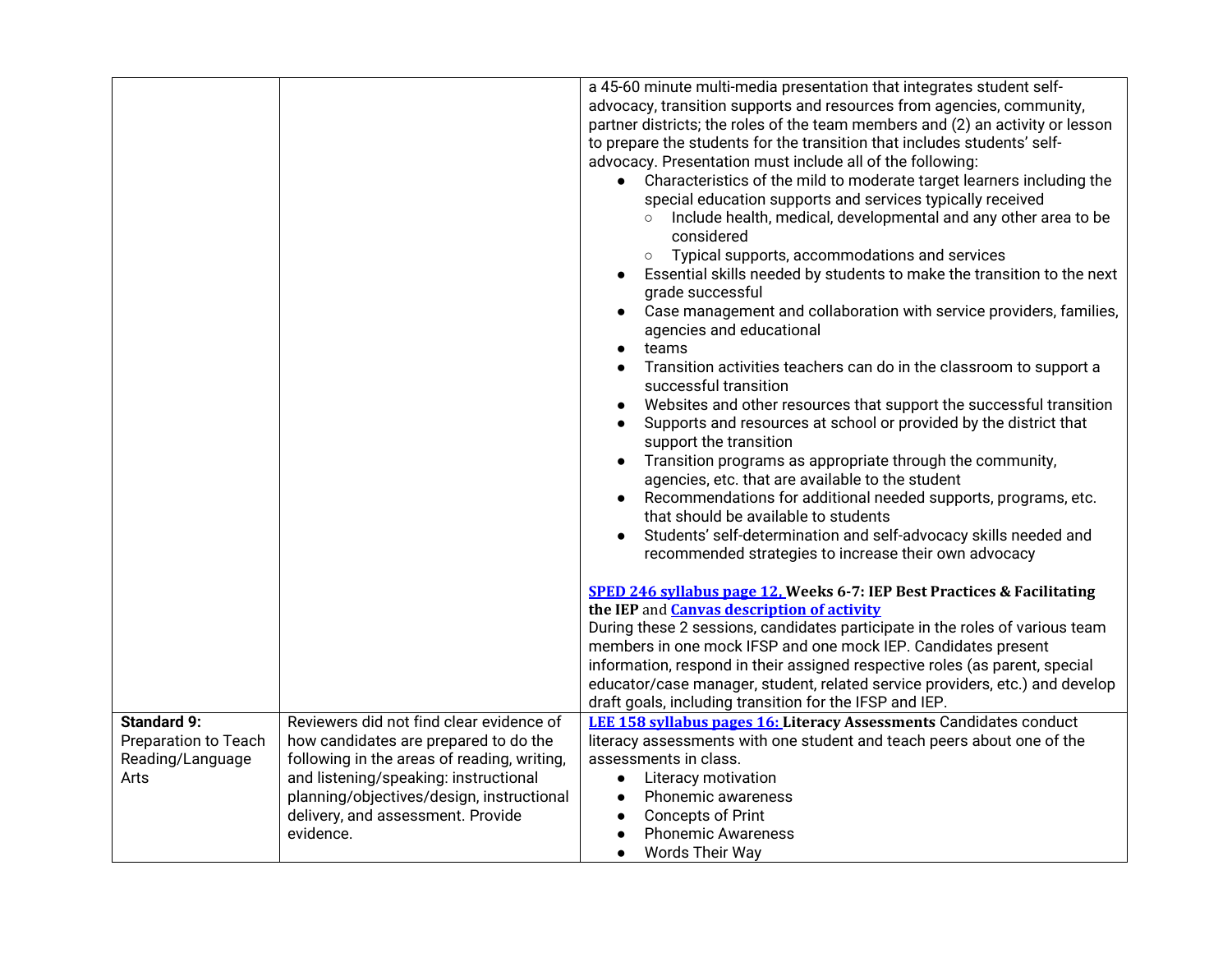| <b>Early Names Test</b><br>$\bullet$<br>Miscue Analysis<br>$\bullet$<br><b>Fluency Measure</b><br>$\bullet$<br><b>Writing Samples</b><br>$\bullet$<br>Narrative Comprehension Task<br>$\bullet$<br><b>Vocabulary Assessment</b><br>$\bullet$                                                                                                                                                                                                                                                                                                                                                                                                                                                                                                                                                                                                                         |
|----------------------------------------------------------------------------------------------------------------------------------------------------------------------------------------------------------------------------------------------------------------------------------------------------------------------------------------------------------------------------------------------------------------------------------------------------------------------------------------------------------------------------------------------------------------------------------------------------------------------------------------------------------------------------------------------------------------------------------------------------------------------------------------------------------------------------------------------------------------------|
| LEE 158 syllabus page 17-18: Literacy Teaching Candidates plan 3<br>lessons for the child with whom the literacy assessments were conducted<br>and incorporate the child's funds of knowledge. One lesson is taught to the<br>child. Lessons must incorporate one of more of the instructional strategies<br>discussed in class:<br>Read aloud, think aloud<br>$\bullet$<br>Shared read<br>$\bullet$<br>Fluency<br>$\bullet$<br>Comprehension: inference, visualization, summarization,<br>$\bullet$<br>questioning. connecting to text<br>Vocabulary<br>$\bullet$<br>Word study<br>$\bullet$<br>Guided reading<br>$\bullet$<br>Inquiry-focus<br>$\bullet$                                                                                                                                                                                                           |
| <b>LEE 159 syllabus page 11 weeks 6, 7, 9: Group Mini-Lesson</b> Throughout<br>the course teacher candidates observe and model content area instruction<br>strategies for English Language Learners. Students observe a lesson in<br>their field placement, write a reflection on the observation and apply the<br>strategies in their final lesson. Candidates create a content area lesson<br>which includes the 8 SIOP components with an emphasis on standards-<br>based instruction.                                                                                                                                                                                                                                                                                                                                                                            |
| <b>SPED 130 syllabus pages 6 &amp; 8: Sessions 4, 5, 10, 13: Academic</b><br>Assessments and Evidence-Based Practices and <b>Canvas course</b><br>information: Candidates engage with reading assessments in a variety of<br>ways: through practice, case studies, quizzes, watching a video of an<br>assessment being conducted, attending an IEP where test results are<br>viewed and considered for educational planning, and/or conducting or co-<br>conducting an assessment for a student in their placement.<br>In SPED 130 session 4, candidates are introduced to standardized tests of<br>achievement reading subtests including reading letter and word<br>identification, fluency, reading comprehension, listening comprehension and<br>oral expression in the following standardized assessments:<br>Kaufmann Tests of Educational Achievement (Brief) |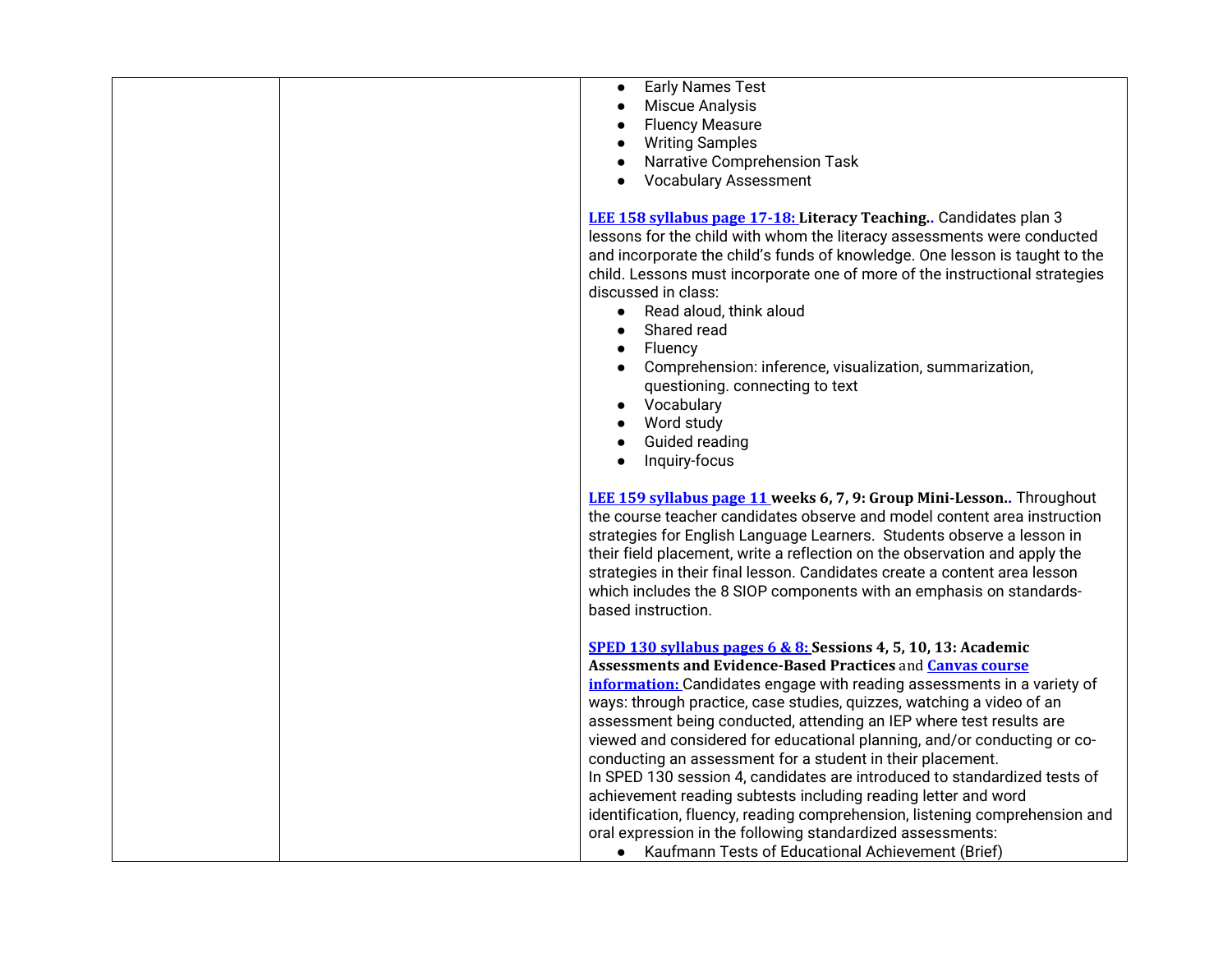| Woodcock-Johnson Tests of Academic Achievement                                        |
|---------------------------------------------------------------------------------------|
| Wechsler Individual Achievement Test                                                  |
|                                                                                       |
| In session 5, candidates are introduced to and practice formative reading             |
|                                                                                       |
| assessments measuring phonemic awareness, alphabetic principle,                       |
| accuracy, fluency, and comprehension. Some of the formative assessments               |
| include:                                                                              |
| • Oral reading fluency                                                                |
| Maze Method (reading comprehension)<br>$\bullet$                                      |
| San Diego Quick Assessment (phonics and word identification)                          |
|                                                                                       |
| Santa Clara Quick Academic Assessment (word identification and                        |
| spelling)                                                                             |
| DIBELS (short tests for assessing the acquisition of K-8 literacy                     |
| skills including phonemic awareness, alphabetic principle, accuracy,                  |
| fluency, and comprehension)                                                           |
| In session 10, candidates are introduced to a variety of evidence-based               |
| practices in reading and writing. Candidates engage in class discussion,              |
|                                                                                       |
| case studies and quizzes. In session 13, candidates implement 2 of the                |
| evidence based practices with one or more students.                                   |
|                                                                                       |
| <b>SPED 146 syllabus page 6:</b> Functional and Academic Instruction Plans            |
| and <b>Canvas assignment description</b> Each candidate will develop two              |
| instructional lesson plans over the course of the semester, using the lesson          |
| plan template posted in our Canvas courses. The lessons may be written                |
|                                                                                       |
| for one student or a group of students. One lesson plan will be functional-           |
| based (e.g, using a telephone, cooking an egg, buying a pair pants.) One              |
| lesson plan will be based on an academic curriculum (i.e. safety words,               |
| number sense, money skills). Include procedures (how you teach it) with               |
| embedded student supports in your lesson plan. Teach the lessons to your              |
| students, if you are a student teacher in a moderate/severe classroom or              |
|                                                                                       |
| are an intern. If you do not have a classroom, please pair up with someone            |
| in our class who is teaching. Reflect on the experience of creating these             |
| two lesson plans. What do you think worked? What do you think needs to                |
| be changed?                                                                           |
|                                                                                       |
| <b>SPED 171 syllabus page 7</b> and <b>SPED 172 syllabus page 6:</b> In their initial |
|                                                                                       |
| clinical placements, candidates teach 2 formal English Language Arts                  |
| lessons under the direction of the Mentor Teacher. Lessons are observed               |
| by the university clinical supervisor and feedback is provided at debrief             |
| meetings.                                                                             |
|                                                                                       |
|                                                                                       |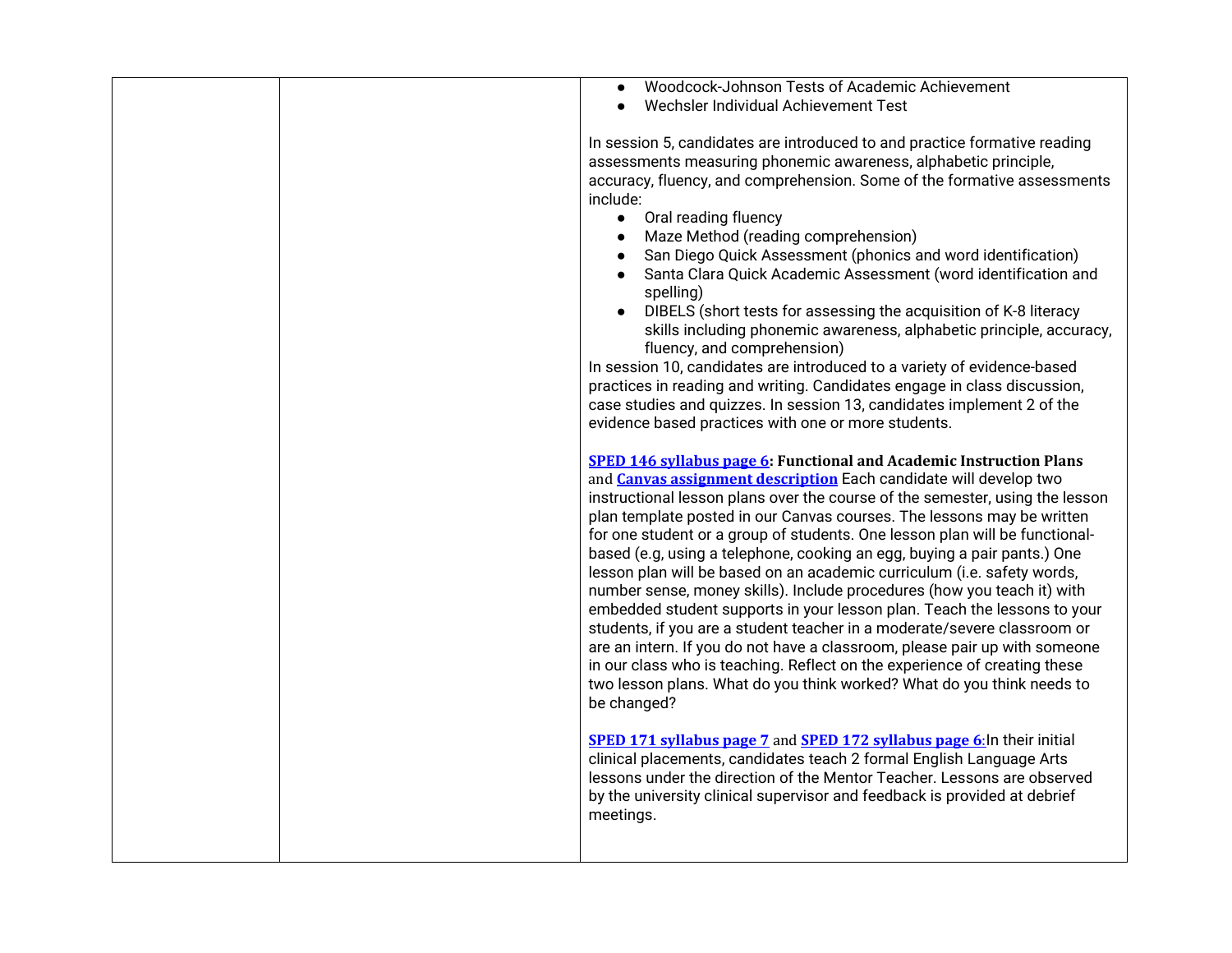|                              |                                          | <b>SPED 175 pages 7-8 and SPED 176 pages 7-8:</b> In their final clinical      |
|------------------------------|------------------------------------------|--------------------------------------------------------------------------------|
|                              |                                          | placements, candidates teach 1 formal English Language Arts lesson,            |
|                              |                                          | which is observed by the university clinical supervisor. Feedback is           |
|                              |                                          |                                                                                |
|                              | Reviewers did not find clear evidence    | provided at debrief meetings.                                                  |
| <b>Standard 11: Typical</b>  | $\mathbf 1$ .                            | Response to 1:                                                                 |
| and Atypical                 | of how candidates will recognize         | <b>SPED 120 syllabus page 10: Week 4 and Canvas information with</b>           |
| Development                  | potential influence of varying cultural  | screenshots                                                                    |
|                              | factors and practices on                 | Week 4 addressed culturally and linguistically diverse children and families.  |
|                              | development.                             | Candidates discussed positive aspects of cultural and linguistic diversity,    |
|                              |                                          | discussed ways that culture shapes our behaviors, attitudes and beliefs,       |
|                              | Reviewers did not find ample<br>2.       | reflected on barriers students and families may face and brainstorming         |
|                              | opportunities for candidates to          | strategies for supporting, partnering and communicating with families to       |
|                              | practice and assess comprehensive        | construct deeper understanding of culture and language. Class discussion,      |
|                              | knowledge of atypical development,       | activities, quizzes and a case study jigsaw.                                   |
|                              | resilience and protective factors, and   |                                                                                |
|                              | their implications for learning. Provide | SPED 219 syllabus page 15, Weeks 1 & 2 & 15. Cultural and Linguistic           |
|                              | evidence.                                | Diversity and Collaboration with Parents. Canvas course description with       |
|                              |                                          | screenshots and presentation. Candidates are introduced to the topic of        |
|                              |                                          | Cultural and Linguistic Diversity in weeks 1 and 2. During these sessions      |
|                              |                                          | candidates focus on supporting students from diverse cultural, linguistic,     |
|                              |                                          | and socioeconomic backgrounds. Candidates discuss strategies to support        |
|                              |                                          | diverse student learners and how to celebrate diversity as a way to construct  |
|                              |                                          | deeper understandings of knowledge. In week 15, partnering with parents        |
|                              |                                          | again looks at the influence of cultural diversity on practice. Candidates are |
|                              |                                          | assessed through activities, quizzes and class discussion.                     |
|                              |                                          |                                                                                |
|                              |                                          | SPED 146 syllabus page 10, Week 8. Trauma Informed Practices                   |
|                              |                                          | <b>presentation</b> During this session, candidates learn about and discuss    |
|                              |                                          | trauma-informed practices and the effects on the child (atypical vs typical).  |
|                              |                                          | Candidates discussed information and engaged in activities in class.           |
| <b>Standard 12:</b>          | Reviewers did not find clear evidence of | <b>SPED 125 syllabus page 9 and Canvas assignment description of</b>           |
| Behavioral, Social,          | when candidates demonstrate              | Classroom Management Plan Candidates develop a management system               |
| and Environmental            | knowledge of and ability to support      | with the goal of creating a meaningful, active instructional environment       |
| <b>Supports for Learning</b> | positive behavior in all students,       | where rules, routines and expectations are clear, where more attention is      |
|                              | including students who present complex   | given to desired behavior than to inappropriate behavior, and where            |
|                              |                                          |                                                                                |
|                              | social communication, behavioral, and    | inappropriate behavior is dealt with systematically, consistently, and         |
|                              | emotional needs. Provide evidence.       | equitably.                                                                     |
| <b>Standard 14:</b>          | Reviewers did not find clear evidence    | <b>SPED 120 syllabus page 11: Week 6 and presentation</b> This session         |
| <b>Creating Healthy</b>      | that candidates know common, chronic     | focuses on creating inclusive, safe and healthy learning environments          |
| Learning                     | and communicable diseases of children    | and addressed:                                                                 |
| Environments                 | and adolescents, and how to make         | understanding and accepting students' differences (religion, gender            |
|                              | referrals when these diseases are        | identity, gender expression, sexual orientation)                               |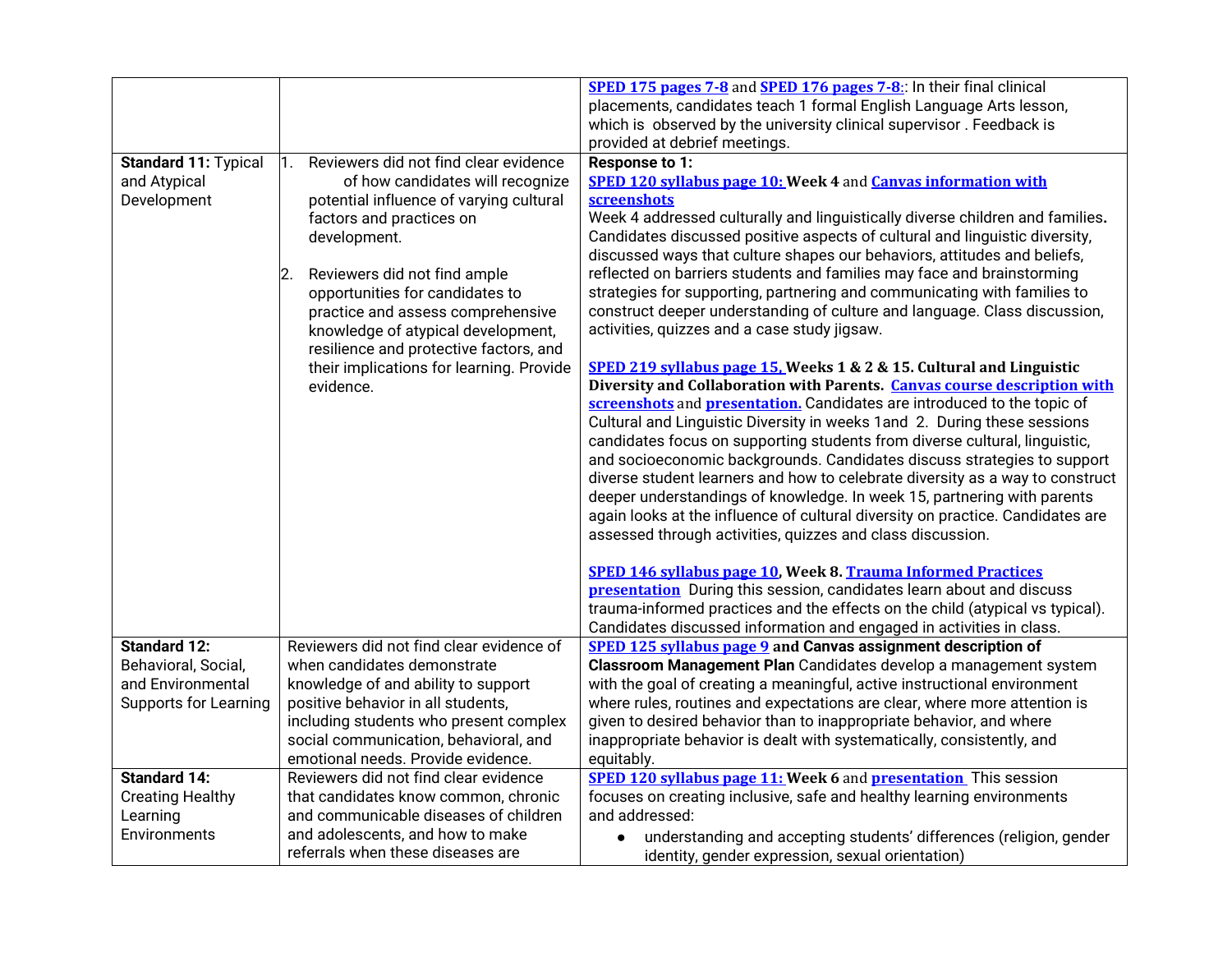|                                                                                                             | recognizable at school. Provide<br>evidence.<br>Reviewers also did not find evidence that<br>candidates have knowledge and<br>understanding of the physiological and<br>sociological effects of alcohol, narcotics,<br>drugs and tobacco and ways to identify,<br>refer and support students and their<br>families who may be at risk of physical,<br>psychological, emotional or social health<br>problems. Provide evidence. | understanding common diseases, homelessness, poverty,<br>$\bullet$<br>substance abuse, physical/sexual abuse and neglect<br>effects that alcohol, narcotics, drugs and tobacco abuse and<br>homelessness have on the child<br>supports for all students including referrals<br>$\bullet$<br>strategies for developing inclusive, safe and healthy learning<br>environments.<br>Candidates discussed articles read prior to class and in class, engaged in<br>class activities, and completed a poster.                                                                                                                                                                                                                                                                       |
|-------------------------------------------------------------------------------------------------------------|--------------------------------------------------------------------------------------------------------------------------------------------------------------------------------------------------------------------------------------------------------------------------------------------------------------------------------------------------------------------------------------------------------------------------------|------------------------------------------------------------------------------------------------------------------------------------------------------------------------------------------------------------------------------------------------------------------------------------------------------------------------------------------------------------------------------------------------------------------------------------------------------------------------------------------------------------------------------------------------------------------------------------------------------------------------------------------------------------------------------------------------------------------------------------------------------------------------------|
|                                                                                                             |                                                                                                                                                                                                                                                                                                                                                                                                                                | Mild/Moderate (M/M) Disabilities                                                                                                                                                                                                                                                                                                                                                                                                                                                                                                                                                                                                                                                                                                                                             |
| M/M Standard 1:<br>Characteristics of<br>Students with<br>Mild/Moderate<br><b>Disabilities</b>              | Reviewers are unclear of how candidates<br>are assessed in SPED 120.<br>SPED 145 title on syllabus states<br>"mod/severe disabilities". Provide<br>clarification.                                                                                                                                                                                                                                                              | SPED 120 pages 7-8: Resource Guide and Final Project and Canvas course<br>description. Candidates will develop an e-Resource Guide of strategies for<br>supporting students with one or more of the thirteen disabilities. Each<br>candidate will provide a 10 minute presentation or overview of effective<br>strategies for supporting students with a specific disability area. Candidates<br>are assessed on their presentation and the brochure. Candidates are also<br>assessed on the final 'project' which is a comprehensive quiz or activity.<br><b>SPED 145</b> was under revision at the time of the initial report. The syllabus<br>was revised to include all students, however, the title change had not yet<br>gone through the university approval process. |
| M/M Standard 2:<br>Assessment and<br>Evaluation of<br>Students with<br>Mild/Moderate<br><b>Disabilities</b> | Reviewers did not find sufficient<br>$\mathbf{1}$ .<br>evidence of when candidates<br>prepare to make appropriate<br>educational decisions on the basis<br>of a variety of non-biased<br>standardized and non-standardized<br>techniques, instruments, and<br>processes that are standards-based,<br>curriculum based, and appropriate to<br>the diverse needs of individual<br>students.                                      | SPED 246 syllabus pages 9-10: IEP Case Study and Canvas course<br>description Candidates construct an IEP based on a given case study of a<br>fictitious student. The case study provides detailed assessment information<br>from a broad range of standardized and non-standardized instruments and<br>processes that are appropriate to the needs of the student.<br>SPED 246 syllabus pages 10-11: Intervention Project and Canvas course<br>description and Rubric Candidates engage in an academic intervention<br>project designed to increase academic success in a student receiving direct<br>special education services.<br>SPED 246 syllabus page 11, Weeks 6-7: IEP Best Practices & Facilitating                                                                |
|                                                                                                             | Reviewers did not find clear evidence<br>2.<br>of when candidates demonstrate the<br>assessment of communication and<br>plan for and participate in state-<br>mandated accountability measures.<br>Provide further evidence.                                                                                                                                                                                                   | the IEP and <b>activity description</b> . During these 2 sessions, candidates<br>participate in the roles of various team members in one mock IFSP and one<br>mock IEP. Candidates present information, respond in their assigned<br>respective roles (as parent, special educator/case manager, student, related<br>service providers, etc.) and develop draft goals, including transition for the<br>IFSP and IEP.                                                                                                                                                                                                                                                                                                                                                         |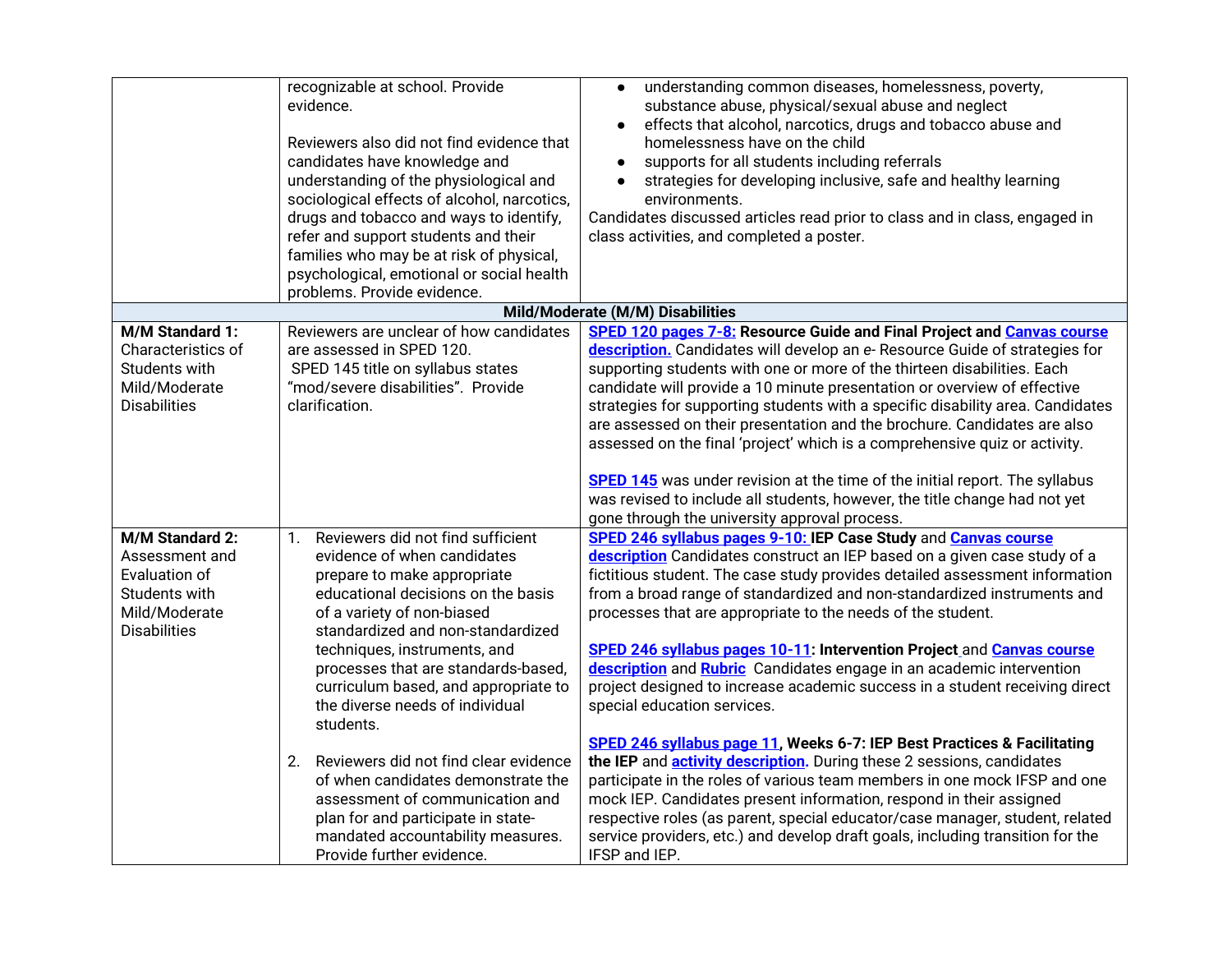| M/M Standard 3:                 | 1. | The reviewers do not see evidence of                                          | Response to 1                                                                    |
|---------------------------------|----|-------------------------------------------------------------------------------|----------------------------------------------------------------------------------|
| Planning and                    |    | preparing candidates to use                                                   | SPED 145 syllabus page 11-12: Week 6 Present Levels of Academic                  |
| Implementing                    |    | standards-based assessment data                                               | Achievement and Functional Performance and Canvas assignment with                |
| Mild/Moderate                   |    | to develop IEP goals in class 145.                                            | case study. Candidates are given raw data (see linked case study document        |
| Curriculum and                  | 2. | Reviewers did not see evidence of                                             | for data) regarding a student with disabilities. Candidates analyze data and     |
| Instruction                     |    | when candidates are assessed in                                               | write the present levels for performance, recommend potential                    |
|                                 |    | planning and implementing                                                     | accommodations/modifications, and write five (5) annual goals. Candidates        |
|                                 |    | specifically-designed curricula and                                           | are assessed on (1) the accuracy of the information in the Present Levels        |
|                                 |    | methods for reading/language arts                                             | based on the case study, and (2) the match of goals to the Present Levels.       |
|                                 |    | instruction for students with                                                 |                                                                                  |
|                                 |    | mild/moderate reading disorders.                                              | <b>Response to 2</b>                                                             |
|                                 | 3. | Reviewers did not see assessment                                              | SPED 246 syllabus pages 10-11: Intervention Project and Canvas course            |
|                                 |    | of this: Candidates are able to create                                        | description and Rubric                                                           |
|                                 |    | instructional and behavior support                                            | Candidates engage in an academic intervention project designed to increase       |
|                                 |    | partnerships with parents/families in<br>SPED 125: While plans are created in | academic success in a student receiving direct special education services.       |
|                                 |    | class, no mention or collaboration                                            | SPED 246 syllabus page 12: Week 8 Literacy instruction and assignment            |
|                                 |    | with parents and families are                                                 | description and rubric Week 8 in class, candidates view and discuss              |
|                                 |    | addressed. Provide evidence.                                                  | evidence-based strategies from two efficacious websites. They select and         |
|                                 |    |                                                                               | use three evidence-based strategies: one each for reading, writing,              |
|                                 |    |                                                                               | speaking/listening strategy. Each strategy is implemented for a period of        |
|                                 |    |                                                                               | three weeks with a small group of students who need support in the area          |
|                                 |    |                                                                               | that the strategy addresses. Candidates reflect on the progress their            |
|                                 |    |                                                                               | students made and the effectiveness of each strategy in a five slide             |
|                                 |    |                                                                               | presentation in class.                                                           |
|                                 |    |                                                                               |                                                                                  |
|                                 |    |                                                                               | <b>Response to 3</b>                                                             |
|                                 |    |                                                                               | <b>SPED 125: Classroom Management Plan &amp; Rubric:</b> Candidates specifically |
|                                 |    |                                                                               | state the content and how often when communicating with parents as part          |
|                                 |    |                                                                               | of the FBA/BIP plan (step 9). Candidates describe how they will create           |
|                                 |    |                                                                               | meaningful relationships with parents in their classroom plans on page. 11.      |
|                                 |    |                                                                               |                                                                                  |
|                                 |    |                                                                               | <b>SPED 219: Case Study Assignment</b> Candidates create a plan to support the   |
| M/M Standard 5:                 |    | Reviewers need clarification of how the                                       | family of a student with complex behavior issues.                                |
|                                 |    |                                                                               | SPED 136 syllabus page 9: Tech Tool or Website Review and Reflection.            |
| <b>Specific Instructional</b>   |    | evidence provides candidates with a                                           | with <b>assignment description and rubric</b> Candidates locate an online tech   |
| Strategies for<br>Students with |    | depth of knowledge and skills in the                                          | tool or website that addresses reading, speaking, listening, or written          |
| Mild/Moderate                   |    | teaching of reading, speaking, listening,                                     | language skill-building. Candidates interact with the tool and evaluate its      |
| <b>Disabilities</b>             |    | written language, and developmental<br>reading.                               | efficacy. Candidates are evaluated on the content of the review and              |
|                                 |    |                                                                               | reflection by rubric.                                                            |
|                                 |    |                                                                               |                                                                                  |